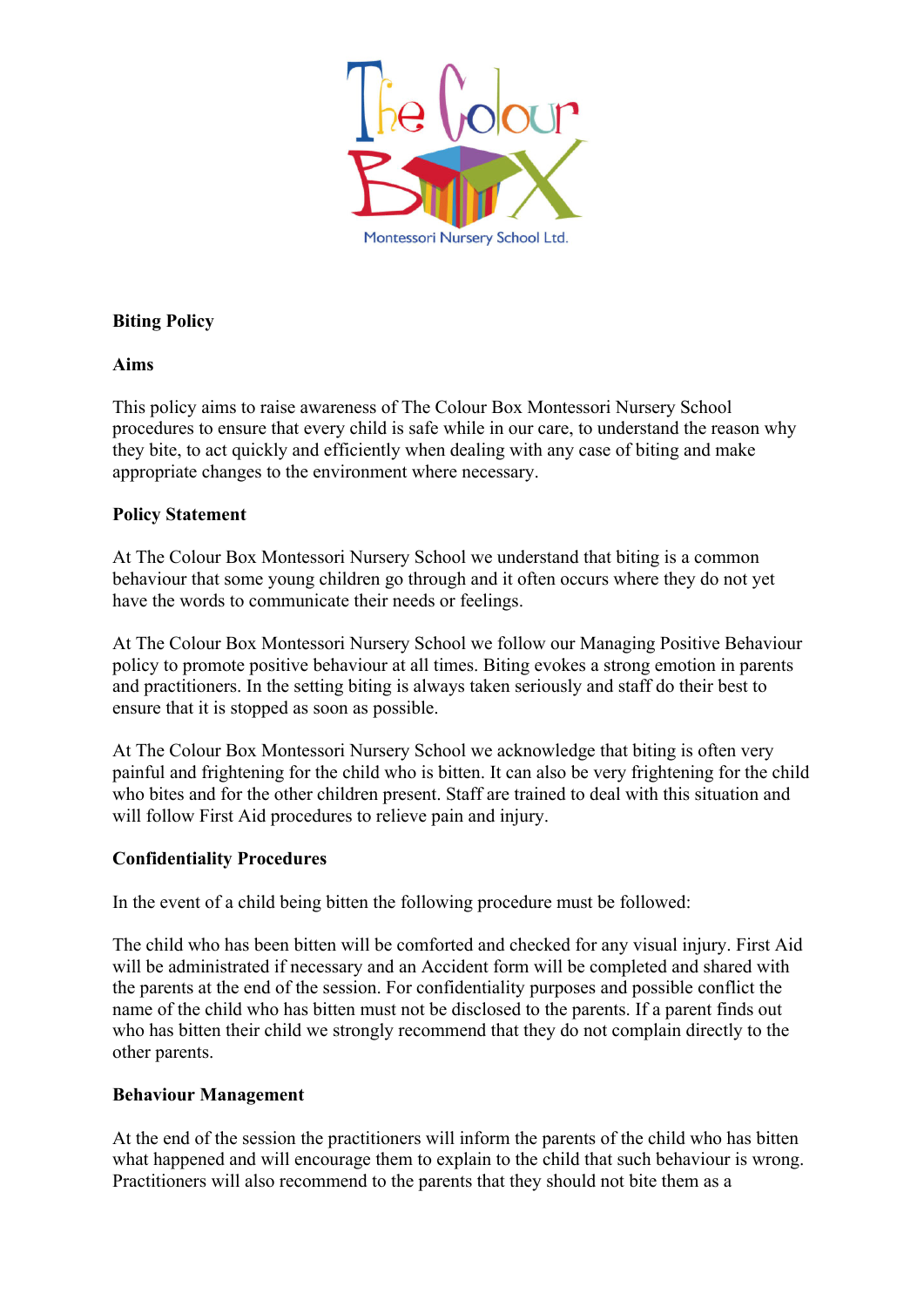

punishment as it sends a very confused message to your child. If the child arrives to the setting with a bite mark the Practitioner must make a record of it in the 'Existing Injuries' form and ask the parent to sign the form before they leave. The situation will be logged for Safeguarding purposes.

At The Colour Box Montessori Nursery School when biting occurs, we show disapproval and very firmly and calmly say something like "No, your teeth are not for biting", "No, biting hurts and it's not nice". We use gestures and facial expressions to reinforce the message to young children. We might decide to walk away from the child for a short period to emphasise our disapproval.

If the child who has bitten is not calm we will assign them to a member of staff to ensure that they do not try to bite the victim again. We make it clear that it is the biting behaviour that we disapprove of, not the child and to reinforce this by praising the child for their positive behaviour.

The child who has caused the bite will be told in terms that they understand, that biting (the behaviour and not the child) is unkind, and be shown that it makes the Practitioners and the child who has been bitten unhappy. The child will be asked to say sorry if developmentally appropriate or show they are sorry, e.g. through hugging or giving a cuddle.

## **First Aid Procedures**

If a child or Practitioner sustains a human bite wound where the skin has been broken, this can present a risk of infection from bacteria. The victim will require medical attention in A&E after initial First Aid is carried out, this is so the bite can be assessed to identify the severity of it and see if further treatment is needed.

If medical attention is required the parents are to be given a copy of the Accident form to take to A&E. The nursery will contact the parents to see how the child is later in the day.

First Aid before attending A&E:

- **Never suck the wound**
- **Irrigate with warm running water**
- **Do not remove any foreign body (i.e teeth)**
- **Cover the wound with a dressing**
- **If the biter has blood in their mouth, they should swill it out several times with tap water**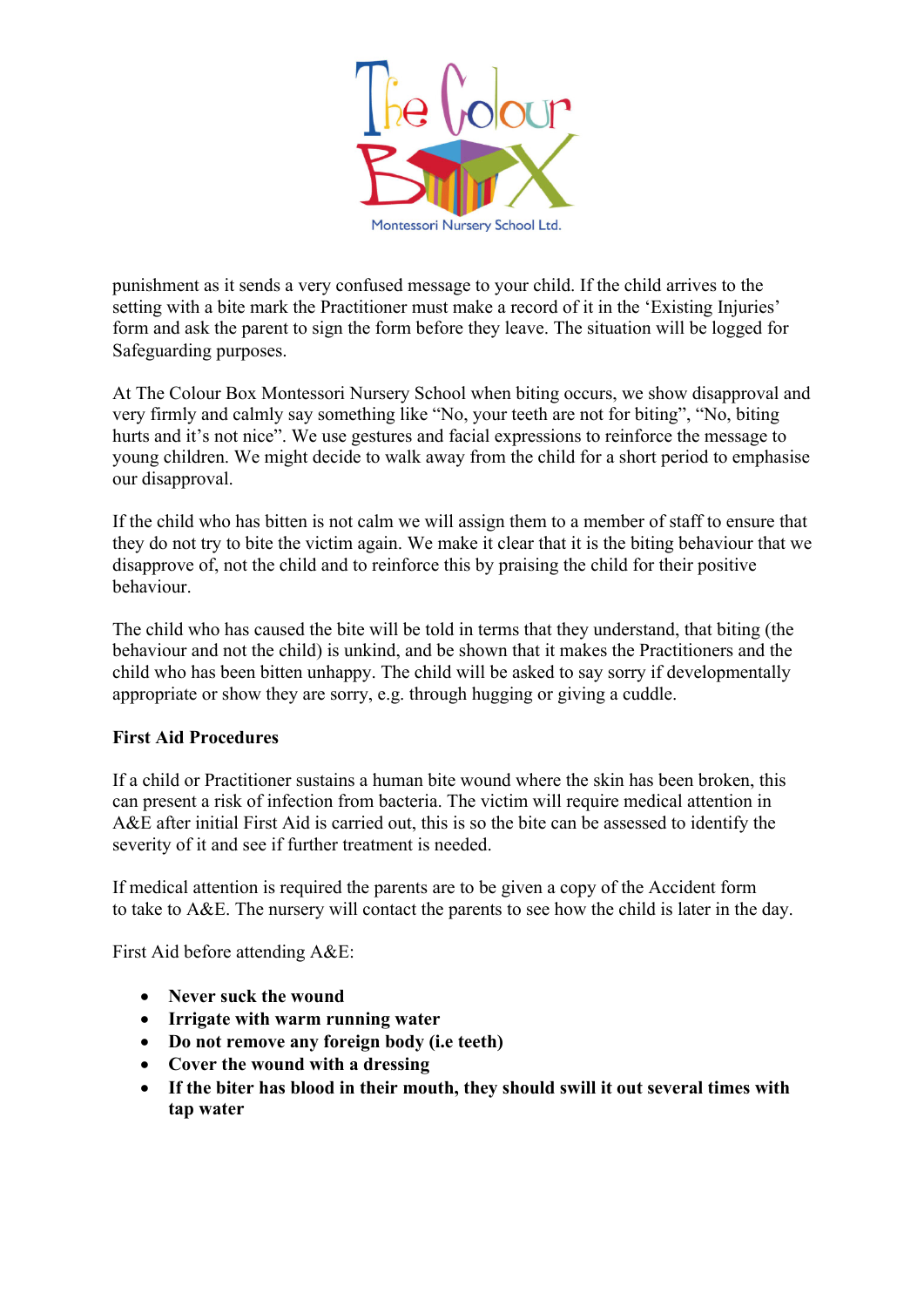

If the wound seems severe the child will be immediately taken to the local hospital by the Nursery Manager and one other staff member (Key Person if possible). Parents and the Nursery Director will be informed.

## **Recording and assessing behaviour**

If a child continues to bite, observations will be carried out to try to distinguish a cause, e.g. tiredness or frustration and patterns. Observations will be recorded on the ABC form. Meetings will be held with the child's parents to develop strategies to prevent the biting behaviour. Parents will be reassured that it is often part of a child's development.

Through monitoring and recording incidents we may identify particular triggers for the behaviour. Understanding why a child bites is key to beating the problem using this information will inform possible intervention strategies. Where necessary, permission will be sought from the parent/carer of the child to refer concerns and involve outside agencies and professionals.

Strategies to prevent biting include offering stimulating resources, providing sensory activities and an exciting environment. The environment of the setting will also be evaluated in accordance with the Framework for Intervention to establish any causes within the provision.

The first step in learning to control it is to look at why it may be happening. Not all children bite out of frustration or to hurt another child. Toddlers can't really understand how much pain they're causing.

Children may bite for a number of reasons including:

- **Curiosity**: To see what their friends arm may taste like or to see the reaction. It's impulsive and they don't mean to hurt. Often, a baby chomps on someone when they're teething
- **Seeking attention**: some children know biting is a way of getting others to do what they want or to gain attention. They don't always do this consciously, biting is a good way of getting others to notice, even if the attention gained is negative.
- **Emotions**: this can be frustration, stress, feelings of lack of power or as a way of showing love. Toddlers have strong emotions and sometimes don't know how to show it.
- **Copying**: some children might copy another child biting and think that it is a good idea.
- **Defending**: some children learn to bite as a defence, especially if they can't talk and will bite other - children whenever they feel anxious or threatened.